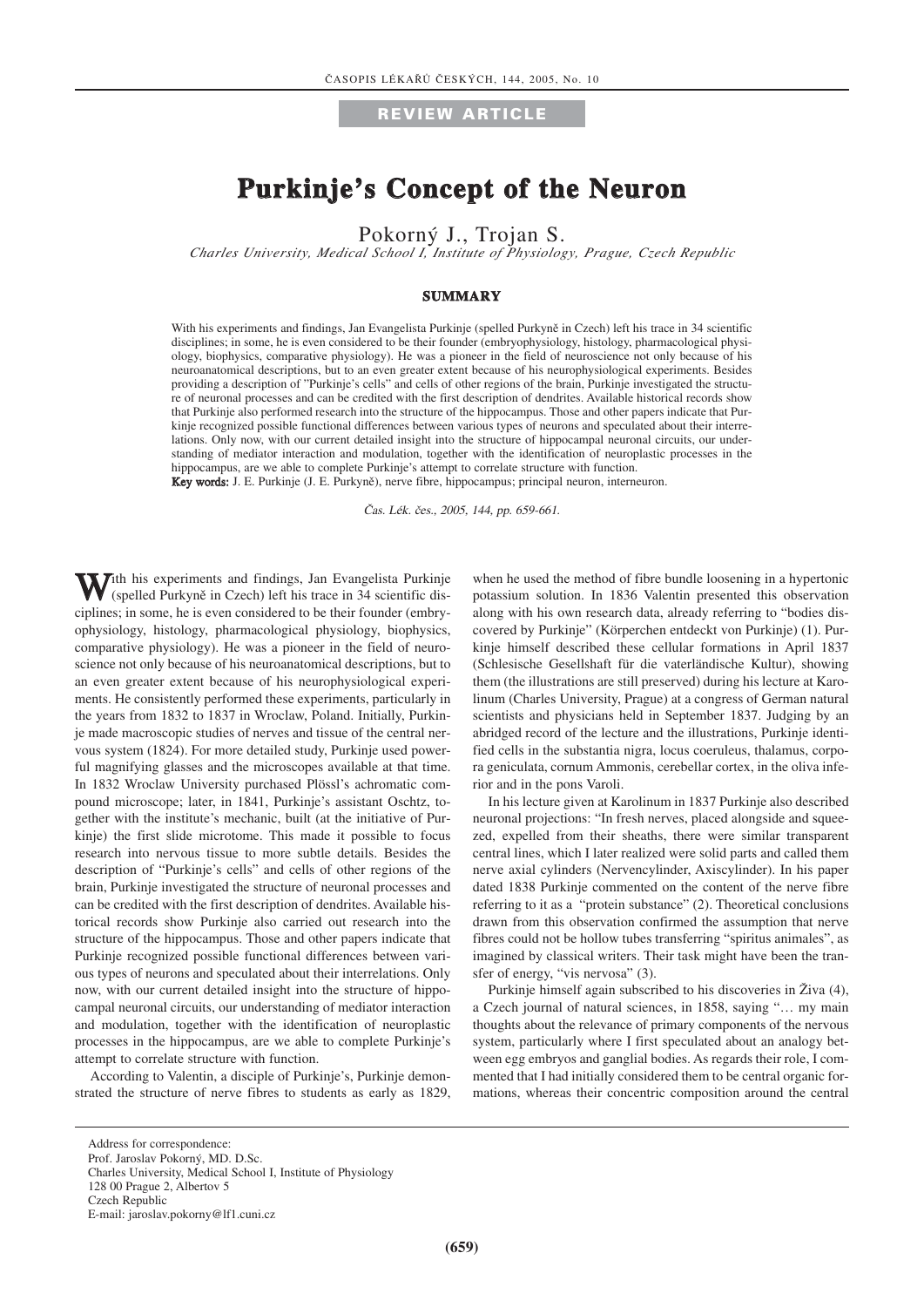nucleus, their relation to elemental nervous fibres seems to be the centre of power points, giving rise to power lines, efferent and afferent as with ganglia and ganglial nerves, as the brain to the spine and brain nerves, whereby nervous activity would originate, distract and concentrate."

Theoretical conclusions from his study of nerve fibres suggested Purkinje's permanent effort at seeking a correlation between morphology and function. This continued in an attempt at classifying nerve fibres by their diameter. Quantitative measurements were made possible by the then new and exact ocular micrometer, permitting measurements with an accuracy of up to 1/500 mm. Purkinje with his co-workers demonstrated a difference between the thickness of fibres of posterior, sensory roots (smaller diameter) and anterior motor roots (larger diameter) (4-6). These observations confirmed Bells theory of reflective action and reflective arch (7). A comparative study of several animal species showed that differences in the thickness of sensory and motor fibres can be generalized. Measurements confirming these findings were not undertaken before the 1930s (8).

Purkinje is also to be credited with the first description of neuronal dendrites. While the description first appeared in a paper by Valentin (1), he mentioned the neuronal dendrites in connection with Purkinjes cerebellar cells (Körperchen entdeckt von Purkinje). Valentin coined the term "Monada" as a reference to an association between the neuronal body and processes (previously, neurons and nerve fibres were considered separate entities).

Purkinjes efforts at correlating morphology and function resulted in his theory on neuronal function.

In Purkinjes concept, ganglial bodies (somata) play a central role and act as energy generators (Kraftzentra). In this concept, nerve fibres act an energy conductor (Kraftlaitungslinien), with some fibres distributing energy whilst others serve as energy collectors. Hence, neurons are relatively separate functional centres connected by their processes and fibres. Neuronal function is determined by their position within the nervous system hierarchy. This suggestion of neuronal theory may have contributed to a full description of neurons (9) and, later, the formulation of the neuronal doctrine (10).

Records of Purkinjes lectures presented at Karolinum (1837) suggest that he was also involved in the study of the structure of the hippocampus. These and other works indicate that Purkinje was aware of potential functional differences between the neurons. It was not until later that findings allowed these differences to be formulated: for example, Ramón y Cajal (10, 11) described the intricate structure of neuronal processes and suggested the complexity of possible interactions. Likewise, papers by Lorente de Nó, another author of the "classic era" of neuromorphology (12) gave rise to the notions of principal neurons and interneurons. Whereas principal neurons have a relatively uniform structure and involvement, the shape of the body, dendritic and atonal branching of interneurons, just as their involvement in neuronal circuits, are fairly variable. Considerations regarding interneuronal function include notion of inhibition along with a description of excitatory (Gray type I) and inhibitory synapses (Gray type II) (13, 14). A breakthrough came with evidence of the ultrastructure of endings of basket cells on the bodies of hippocampal pyramidal cells suggestive of type II synapses (15). Another step was evidence that basket cell endings survive even in chronically isolated brain cortex islets (16). The inhibitory nature of some interneuronal synapses was further supported by evidence of the presence of glutamate decarboxylase, an enzyme synthesizing gamma-aminobutyric acid, the main inhibitory neurotransmitter in the brain (17).

However, similar neuroanatomical, histochemical and, later, immunochemical analysis of hippocampal interneurons challenged the basic classification of neurons. While the category of principal neurons including pyramidal cells remained, evidence of reverse collaterals of their axons, ending as typical interneuronal axons (18), as well as the identification of interneurons projecting to the more remote parts of the brain (19) questioned this division. As a result, it is perhaps only the "GABAergic non-principal neurons" in the hippocampus, which are consistent with the classical classification into the category of interneurons (20).

At present, the extremely detailed insights into the structure of neuronal circuits of the hippocampus, mediator interaction and modulation as well as evidence of the activity of neuroplastic processes in the hippocampus make it possible to complete Purkinje's attempt to correlate structure and function. The hippocampus plays the pivotal role in the formation of memory traces of declarative memory. Through changes in their activity, CA3 neurons respond both to audiogenic and visual, tactile, and olfactory stimuli. Multiple challenges quickly result in habituation without reducing response to other stimuli. The implication is that CA3 neurons do not respond to the qualitative aspects of the stimulus but to its "newness". In the CA1 region, neurons respond mostly to a single sensory modality and to comprehensive properties of the stimulus. Some CA1 region pyramidal cells respond to specific spatial features. For example, in experiment, they increase their activity when the experimental animal is transferred to a specific area of the study space. The cells responding in this manner are referred to as "place cells" (21).

Processing of sensory information in the hippocampus may be followed by entering the information into the memory. Spatial information seems to be entered in the form of changes in the efficacy of synapses specifically distributed across the entire neuronal population. Neurons active to a specific stimulus are functionally interconnected, so that each further activation of several members of this subpopulation results in the recruitment of other neurons of the group. "Mossy cells" could be an important component of such organized groups, as they converge with entry from granular cells and they themselves form excitatory ipsilateral and contralateral synapses with granular cells in the vast region of the hippocampus. These mossy cells thus link specific selected granular cells, which, while they may be fairly distant one from the other, are activated simultaneously. In this concept, information would be placed on synapses between mossy cells and granular cells (22).

The internal arrangement of hippocampal formation and the relation to surrounding structures also projects specifically on to its potential involvement in some pathological processes, as evidenced by a host of clinical and experimental observations. Temporal epilepsy, the most challenging pharmacologically treatable form of epilepsy, seems to develop primarily in the hippocampus (23). This increased susceptibility to epileptiform activity is due to a combination of cellular factors with neuronal circuit characteristics.

However, the tendency of the hippocampus to epileptiform activity is generally closely associated with normal function of the region of the brain. Excitatory interactions comprise part of facilitation mechanisms and are related to neuroplastic processes determining the processes of learning and memory. In addition to plasticity at the levels of synaptic transfer, the hippocampus shows considerable capacity for plasticity at the level of interneuronal synapses. The ability of neoformation of afferent synapses (24) is directly associated with neoformation of axonal collaterals in the epileptic brain (25, 26). Additionally, neuronal neoformation has been demonstrated in the hippocampus, which is likely to be also associated with neuronal circuit plasticity (27). The arrangement of the hippocampus is thus a compromise of sorts between properties of cells and neuronal circuits allowing the highest degree of plasticity yet still capable of preventing development of pathological features.

With his brilliant interpretation of his own morphological discoveries, Purkinje laid the basis for functional morphology in neurosciences. The scope of Purkinje's activities in neurosciences was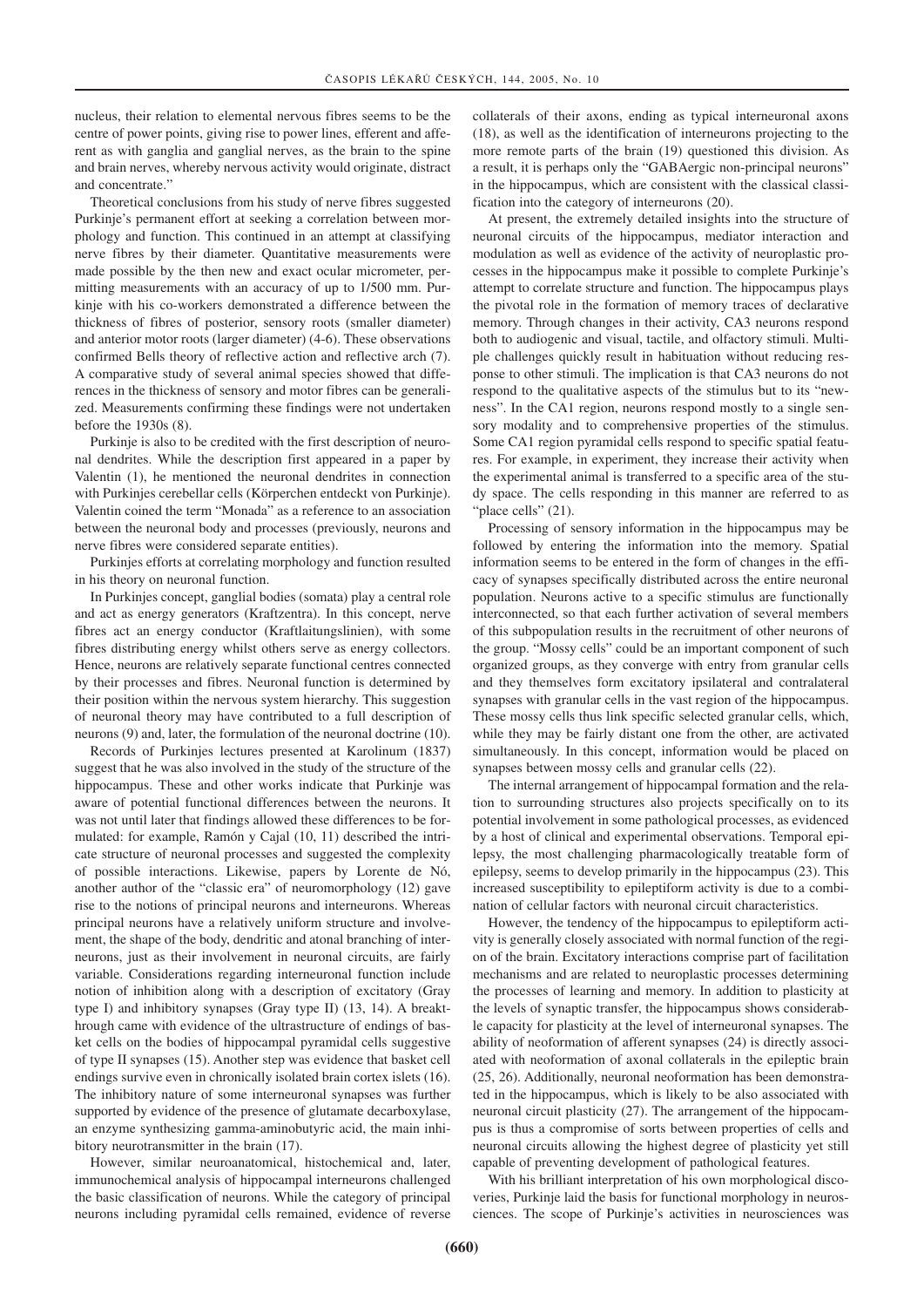impressive indeed: subjective observations in the area of sight (1818 – 1825 – 1840), methods of examination of the eye (1823), acoustic studies (1808–1822), audio perception (1824–1862), physiology of human speech (1827–1865), physiology of dizziness and postural mechanisms (1820–1827), studies of skin senses (1853), physiology of sleep and waking state (1846–1849), conditional reaction (1818–1830), and experimental injury to individual parts of the CNS (1824). A climax of Purkinje's investigations in the field of neurosciences was his concept of the function of the nervous system as a whole, which Purkinje formulated in 1847 - heralding neuron theory.

Still, Purkinje may have seen beyond the knowledge available then, as suggested by his observation: "Each organic, living part (cell, grain, fibre) has a dual existence, one external, material, whereby it resides physically and chemically in its dwelling and presents itself to senses; the other, internal, embryonic, life-giving, fetal, whereby it develops, under natures laws, into adulthood, propagation and, eventually, death." This idea can be interpreted as Purkinje foreseeing genetic mechanisms governing the formation and structure of cells (tissue), potential to modulate them (plasticity of their expression) by environmental factors and, perhaps, the above potential of regeneration of some elements of neuronal circuits.

*This work was supported by grant: MSM 0021620816.*

#### **REFERENCES**

- 1. **Valentin, G.:** Über den Verlauf und die letzten Eden der Nerven. Verh. Kais. Leopold.-carol. Akad. Natur., 1836, 10, p. 50-240 (cited according to Gutmann E.: Purkyně's concepts on nerves and some aspects of current neurobiology, pp. 183-187, published in. J. E. Purkyně Centenary symposium, University of Jan Evangelista Purkyně, Brno, 1971)
- 2. **Purkyně, J. E.:** Neueste Untersuchungen aus der Nerven- und Firnanatomie. Bericht ü. d. Versammlung deutscher Naturforscher und Ärzte, Prag, Sept. 1837. Prag, Haase, 1838, pp. 177-180.
- 3. **Procháska, G.:** De functionibus systematis nervosi. Commentatio. Wolfgang Gerle, Pratur, 1784.
- 4. **Purkyně J. E.:** Podrobné zprávy o mojích starších i novějších literárních, zvláště přírodnických pracích. Praha, Živa, 1858, pp. 36-45, 103- 109, 183-189, 242, 246.
- 5. **Remak, R.:** Weitere mikroskopische Beobachtungen über die Primitivfasern des Nervensystems der Wirbeltiere. Froriep´s neue Notizen aus dem Gebiete der Natur- und Heilkunde, 1837, pp. 36-41.
- 6. **Rosenthal, D.:** De numero atque censura microscopica fibrillarum elementariam systematis Cerebro-spinalis symbolae, In: J. E. Purkyně Opera Omnia, VI, ed. Kruta, V. and Hornof, Z., Praha, 1954.
- 7. **Bell, Ch.:** On the Reflex Functions of the Medulla Oblongata and the Medulla Spinalis, Royal Society, London 1811. In: An Exposition of the Natural System of the Nerves of the Human Body, Republication of the Papers delivered to the Royal Society, 1824.
- 8. **Eccless, J. C., Sherington, C. S.:** Proc. Roy. Soc. 106B, 1930, p. 326.
- 9. **Deiters, O.:** Untersuchungen über Gehirn und Rückenmark des Menschen und der Säugethiere. (Braunschweig), 1865.
- 10. **Ramón y Cajal, S.:** Estructura del asta de Ammon y fascia dentata. Ann. Soc. Esp. Hist. Nat., 22, 1893.
- 11. **Ramón y Cajal, S.:** Histologie de systeme nerveux de l'Homme et des vertebres tomme II. Paris, Maloine, 1911.
- 12. **Lorente de Nó, R.:** Studies on the structure of the cerebral cortex II. Continuation of the study of the ammonic system. J. Psychol. Neurol., 1934, 46, pp. 113-177.
- 13. **Gray, E. G.:** Axo-somatic and axo-dendritic synapses of the cerebral cortex: an electron microscope study. J. Anat., 1959, 93, pp. 420-433.
- 14. **Andersen, P., Eccles, J. C., Loyning, Y.:** Recurrent inhibition in the hippocampus with identification of the inhibitory cell and its synapse. Nature, 1963, 198, pp. 540-542.
- 15. **Colonnier, M.:** Synaptic patterns of different cell types in the different lamina of the cat visual cortex. An electron microscope study. Brain Res., 1968, 9, pp. 268-287.
- 16. **Szentágothai, J.:** The synapse of short local neurons in the cerebral cortex. In: Modern trends in neuromorphology (Szentágothai, J., ed.), Budapest: Akademiai Kiado, 1965, pp. 251-276.
- 17. **Ribak, C. E, Vaughn, J. E. Saito, K.:** Immunocytochemical localization of glutamic acid decarboxilase in neuronal somata following colchicine inhibition of axonal transport. Brain Res., 1978, 140, pp. 315- 332.
- 18. **Pokorný, J., Schwartzkroin, P. A.:** Do hippocampal CA3 pyramidal cells project into the dentate hilus? Poster at the 21st Annual Meeting of the Society for Neuroscience, New Orleans, November 11-15, 1991. From the proceedings of the Society for Neuroscience, Vol. 17, p. 126.
- 19. **Seress, L., Ribak, C. E.:** GABAergic cells in the dentate gyrus appear to be local circuit and projection neurons. Exp. Brain. Res., 1983, 50, pp. 173-182.
- 20. **Freund, T. F., Buzáki, G.:** Interneurons of the hippocampus. Hippocampus, 1996, 6, pp. 343-470.
- 21. **O'Keefe, J.:** Spatial memory within and without the hippocampal system. In: Seifert, W. (ed.), Neurobiology of the Hippocampus. Academic Press, New York, 1983, pp. 375-403.
- 22. **Buckmaster, P. S.; Schwartzkroin, P. A.:** Interneurons and inhibition in the dentate gyrus of the rat in vivo. J. Neurosci., 1995, 15, pp. 774- 789.
- 23. **Spencer, S. S.; So, N. K.; Engel, J. Jr., Williamson, P. D.; Levesque, M. F.; Spencer, D. D.:** In: Surgical treatment of epilepsies. Ed.: Engel, J. Jr. Raven Press, New York, 1993, pp. 359-377.
- 24. **Cotman, C. W.; Nadler, J. W.:** Reactive synaptogenesis in the hippocampus. In: Neuronal Plasticity. Ed. Cotman, C. W., Raven Press, New York, 1978, pp. 227-271.
- 25. **Sutula, T., Cascino, J., Cavazos, J., Parada, I., Ramirez, L.:** Mossy fiber synaptic reorganization in the epileptic human temporal lobe. Ann. Neurol., 1989, 26, pp. 321-330.
- 26. **Franck, J. A., Pokorný, J., Kunkel, D. D., Schwartzkroin, P. A.:** Physiologic and morphologic characteristics of granule cell circuitry in human epileptic hippocampus. Epilepsia, 1995, 36(6), pp. 543-558.
- 27. **Hong-jun Song, Stevens, Ch. F., Gage, F. H.:** Neural stem cells from hippocampus develop Essentials properties of functional CNS neurons. Nature Neuroscience, 2002, 5, pp. 438-445.

Translation: René Prahl